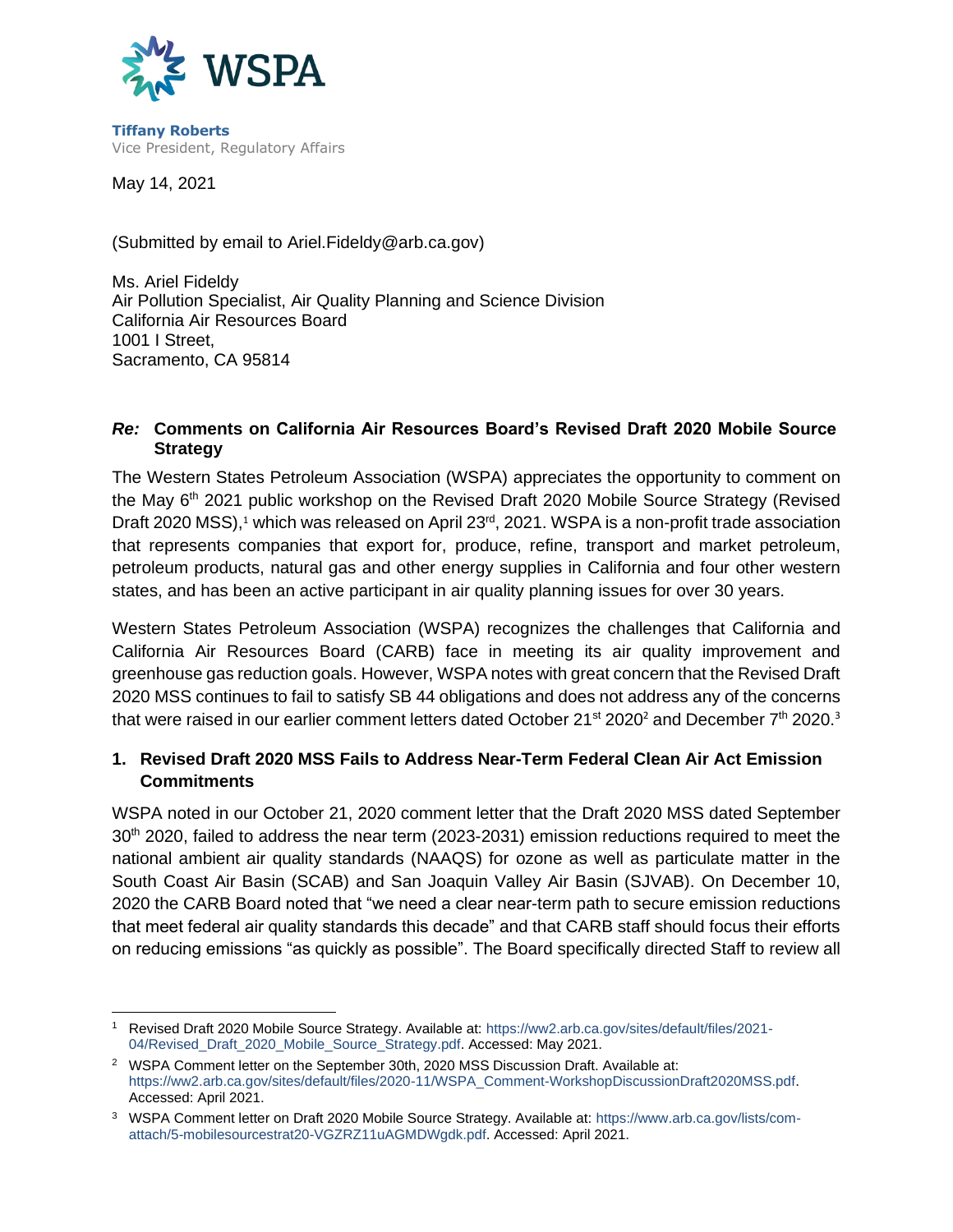available strategies and add actions to address these near-term emission reductions in an updated version of the MSS. 4

While the Revised Draft 2020 MSS includes a new Chapter 4 titled "CARB Actions to Achieve Near Term Emission Reductions", it still fails to achieve the near-term emission reductions needed in SCAB and SJV. The Revised Draft 2020 MSS states that in order to meet the 8-hour ozone standards in the SCAB, an additional 108 tons/day and 88 tons/day of NOx emission reduction are required (by 2023 and 2031) beyond what is committed to in the SIP. In SJVAB, an additional 13 tons/day of NOx and 0.1 tons/day of  $PM<sub>2.5</sub>$  emission reduction are needed to meet the 2024 and 2025 targets respectively. CARB points to already adopted regulations, such as the Innovative Clean Transit (ICT) regulation, the Advanced Clean Trucks (ACT) regulation, and Low NOx Omnibus regulation, and proposed regulations such as Advanced Clean Fleet (ACF) regulation, Heavy Duty Inspection and Maintenance Program (HD I&M), and Advanced Clean Cars II (ACC II) regulations, as measures that will help achieve near-term emission reductions. (See Table 8 below, which is taken from the Revised Draft 2020 MSS document.) The adopted and proposed MSS measures are only projected to deliver 6.6 tons/day of NOx reductions by 2023 in SCAB, which is just 6% of the 108 tons/day of NOx reductions needed by 2023. CARB still has not addressed how it plans to achieve the shortfall in SCAB.

CARB's narrowly focused approach continues to ignore the importance of near-term criteria pollutant emission reductions in the recently adopted ACT and proposed ACF regulation and in doing so, has failed to address a specific mandate from the Board to secure near-term emission reductions that meet federal air quality standards. CARB's strategy disincentivizes the increased use of Low-NOx technologies that were key to the 2016 MSS State Implementation Plan (SIP) attainment demonstration. Under the Revised Draft 2020 MSS, CARB would walk away from its 2016 SIP commitments, leaving the state's non-attainment areas and disadvantaged communities without appreciable air quality improvements for at least another decade.

It is imperative that CARB reflect the urgency of addressing criteria emissions now. We offer recommendations in Section 3.

<sup>4</sup> CARB December 10, 2020 Board Meeting. Available online[: https://cal-span.org/unipage/?site=cal](https://cal-span.org/unipage/?site=cal-span&owner=CARB&date=2020-12-10)[span&owner=CARB&date=2020-12-10.](https://cal-span.org/unipage/?site=cal-span&owner=CARB&date=2020-12-10) Accessed: May 2021.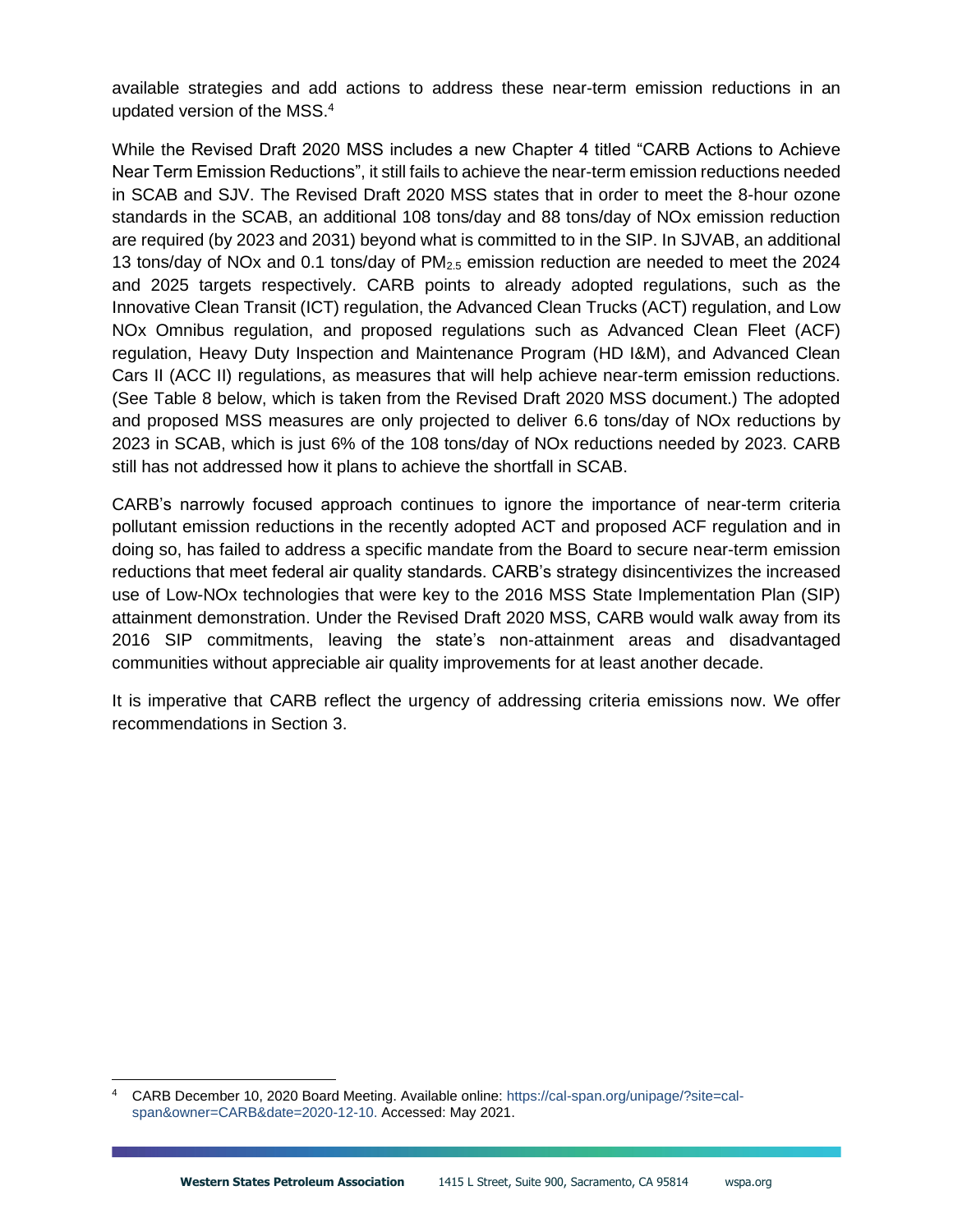| <b>Measures</b>                                                  | <b>Adoption</b> | <b>Implementation</b> | <b>SC</b><br>2023 | <b>SJV</b><br>2024 | <b>SC</b><br>2031 |
|------------------------------------------------------------------|-----------------|-----------------------|-------------------|--------------------|-------------------|
| Amendments to HDVIP and PSIP*                                    | 2018            | 2019                  | N/A               | N/A                | N/A               |
| Innovative Clean Transit*                                        | 2018            | 2023                  | < 0.1             | < 0.1              | 0.2               |
| South Coast On-Road Heavy-Duty<br>Vehicle Incentive Measure*     | 2018            | 2019                  | 1                 | N/A                | N/A               |
| San Joaquin Valley Agricultural<br>Equipment Incentive Measure** | 2019            | 2015                  | N/A               | 5.9                | N/A               |
| Zero-Emission Airport Shuttle*                                   | 2019            | 2027                  | < 0.1             | < 0.1              | < 0.1             |
| Ocean Going Vessels At Berth*                                    | 2020            | 2024                  | 1.1               | < 0.1              | 3.6               |
| ACT and Heavy-Duty Omnibus*                                      | 2020            | 2024                  | < 0.1             | < 0.1              | $\overline{7}$    |
| $U.S.$ EPA CTI*                                                  | 2021            | ~2027                 | $\Omega$          | $\Omega$           | 4                 |
| <b>Commercial Harbor Craft</b>                                   | 2021            | 2023                  | 0.9               | < 0.1              | 2.9               |
| Heavy-Duty I/M**                                                 | 2021            | 2024                  | 3.5               | 11                 | 18                |
| Zero-Emission Drayage and<br><b>Advanced Clean Fleet</b>         | 2021            | 2023                  | $\mathbf{0}$      | < 0.1              | $6 - 10$          |
| Small Off-Road Engines*                                          | 2021            | 2024                  | 0                 | < 0.1              | 2.8               |
| Transport Refrigeration Unit*                                    | 2021            | 2024                  | $\Omega$          | < 0.1              | 0.4               |
| <b>In-Use Locomotive</b>                                         | 2022            | 2024                  | 0                 | 0.4                | 7                 |
| Advanced Clean Cars II*                                          | 2022            | 2026                  | $\Omega$          | $\Omega$           | 3.2               |
| Zero-Emission Forklift*                                          | 2022            | 2025                  | $\Omega$          | $\Omega$           | 3.7               |
| <b>Cargo Handling Equipment</b>                                  | TBD             | <b>TBD</b>            | 0.1               | < 0.1              | 0.9               |
| <b>Construction &amp; Mining</b>                                 | <b>TBD</b>      | <b>TBD</b>            | < 0.1             | < 0.1              | 3.4               |
| <b>TOTAL</b>                                                     |                 |                       | 6.6               | 17.3               | 63-67             |

| Table 8 - Overall NOx (tpd) Emissions Reductions in South Coast (SC) and San Joaquin |
|--------------------------------------------------------------------------------------|
| Valley (SJV) for Mobile Source Measures (Adopted and In-progress)                    |

\* Identified in 2016 State SIP Strategy

\*\* Identified in San Joaquin Valley Supplement to the 2016 State Strategy for the State Implementation Plan<sup>72</sup>

#### **2. The Revised Draft 2020 MSS Fails to Meet SB 44 Obligations**

As with previous draft 2020 MSS versions, CARB continues to state that the 2020 MSS concepts are "consistent with Executive Order N-79-20 and SB 44". However, the Revised Draft 2020 MSS still does not satisfy requirements under SB 44 since it **fails to include a comprehensive strategy** for the deployment of medium-duty and heavy-duty vehicles **to help meet federal ambient air quality standards and reduce greenhouse gas (GHG emissions)**. The Revised Draft 2020 MSS fails to consider multi-technology solutions that could achieve both near-term air quality and long-term climate goals in a likely more cost-effective manner, and lacks a cost-benefit analysis to objectively and transparently develop a strategy for medium- and heavy-duty vehicles.

Further, the Revised Draft 2020 MSS **does not present reasonable and achievable goals** to achieving emission reductions, lacking explicit policies and measures to meet upcoming federal ambient air quality deadlines in SCAB and SJVAB. In presenting "concepts" in lieu of measures and modeling scenarios that are only technically possible under "optimal policy and market conditions" the Revised Draft 2020 MSS fails to offer a comprehensive strategy with reasonable and achievable pathways to meet California's goals.

#### **3. The Revised Draft 2020 MSS Fails to Properly Analyze and Consider Viable Alternatives Including Multi-Technology/Fuel Pathways as Required by SB 44**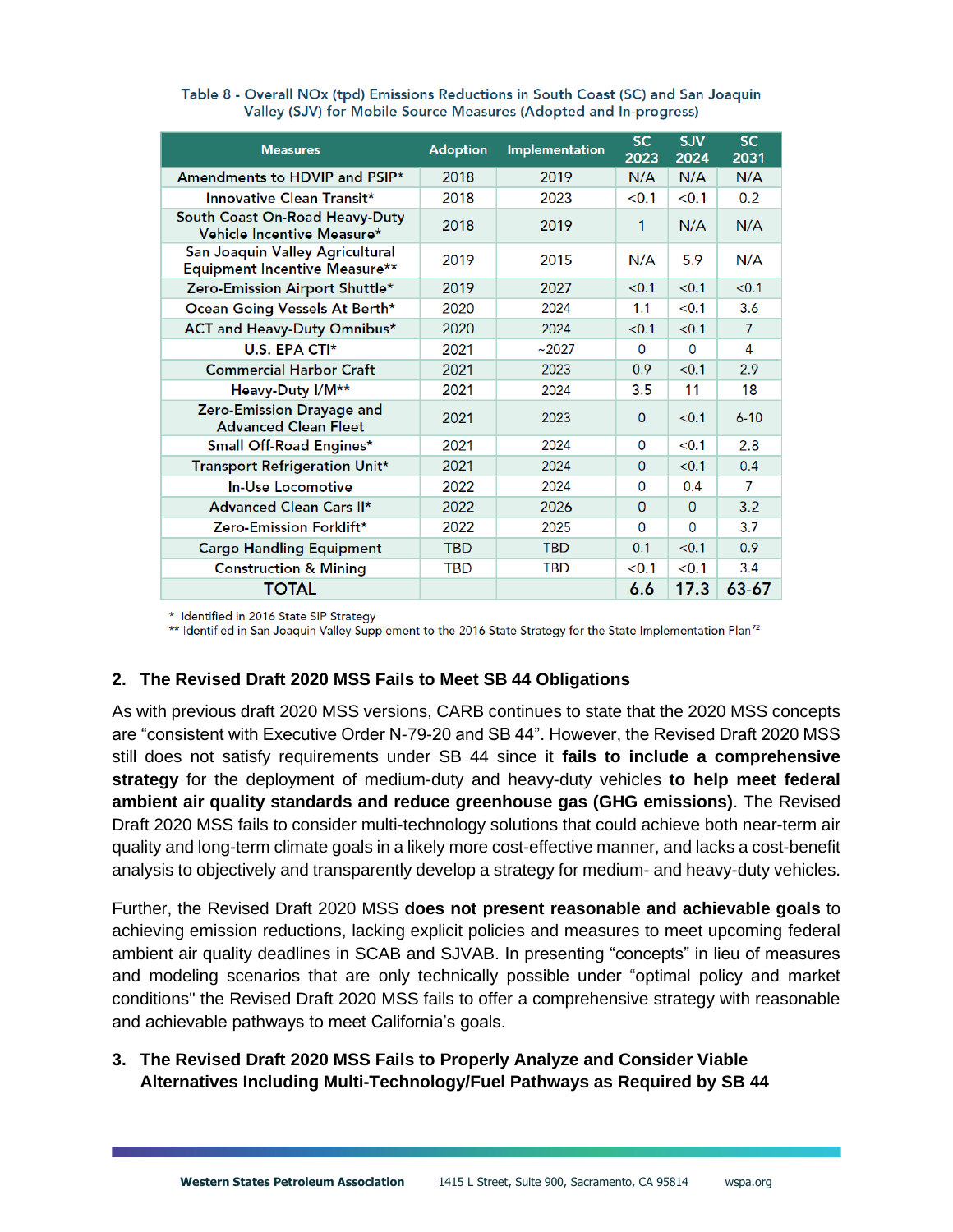CARB does not explore any multi-technology or multi-fuel scenarios in the Revised Draft 2020 MSS and instead focuses exclusively on forcing a ZEV-centric approach. WSPA previously noted in our October 21<sup>st</sup> 2020 comment letter (and reiterated this point in our December  $7<sup>th</sup>$  2020 comment letter) the potential uncertainties (technology and costs) associated with battery electric vehicle technology, as well as the potential benefits of renewable liquid and gaseous fuels in Low-NOx vehicles as a means to achieve earlier and more cost-effective benefits.

Alternative fuels have an increasing potential to contribute significantly to achieving the State's greenhouse gas goals. When combined with Low-NOx vehicle technologies, they also deliver air quality benefits which are available now (i.e., most alternative fuels are "drop-in"). At a minimum, CARB needs to consider the following alternative fuels in their assessment of potential multi-fuel and multi-technology pathways:

- Renewable natural gas (solely or in combination with traditional natural gas)
- Renewable hydrogen (solely or in combination with traditional hydrogen)
- Lower carbon petroleum fuels
- Renewable diesel
- Renewable gasoline
- **Ethanol**
- **Biodiesel**
- Synthetic fuels
- Advanced biofuels (e.g. cellulose)
- Electricity (accounting for renewable and non-renewable sources)

CARB's assessment should reflect the potential future carbon intensity (CI) of each fuel, as well as the resulting lifecycle emission reductions that could be achieved.

WSPA commissioned Ramboll to perform a case study of potential multi-technology/multi-fuel scenarios for the statewide heavy-heavy duty vehicle sector. A copy of that analysis is attached to this comment letter. The Ramboll analysis showed that various multi technology/fuel scenarios can more effectively contribute to the State's near-term air quality obligations while also meeting long-term climate objectives. For example, a mix of Low-NOx vehicles and renewable fuels, which are available now, could deliver reductions required in SCAB and SJVAB. In addition to being able to provide air quality benefits sooner, the technology neutral scenarios could be achieved at much lower cost.

WSPA, and its consultant Ramboll, welcome the opportunity to discuss these issues with CARB staff and provide further detail on the multi-technology/multi-fuel scenarios assessed in the study.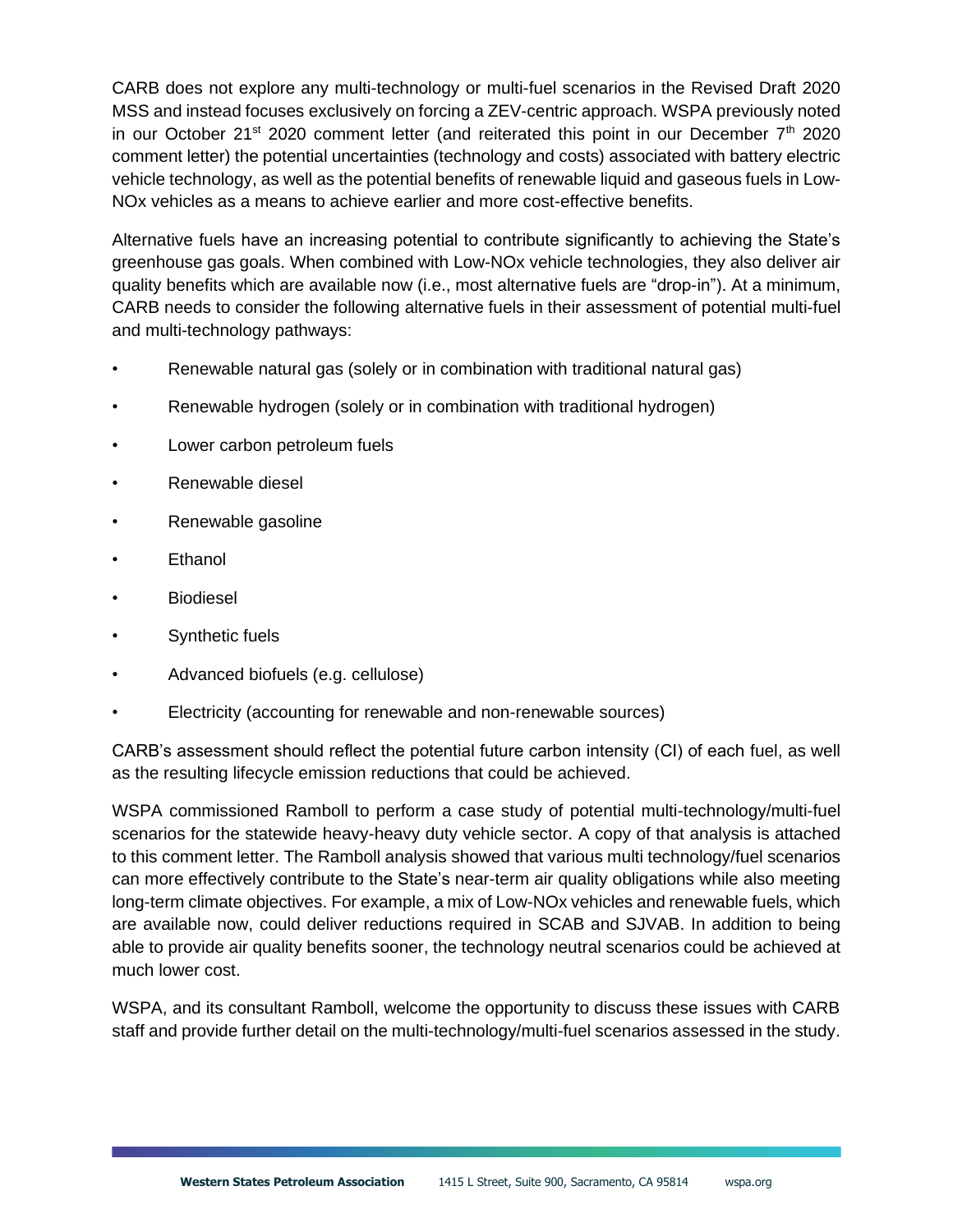#### **4. Increased use of Renewable Fuels Could Provide GHG Reductions with Greater Certainty than the Proposed VMT Reduction Policies**

The Revised Draft 2020 MSS proposes eight (8) strategy areas to reduce VMT to achieve further GHG emission reductions. The strategy areas do not yet provide specific measures that CARB could take to reduce VMT. While we agree that addressing VMT must be on the table, historical actions to reduce VMT have proven difficult in practice. For example the SB 375 statute set targets to reduce statewide per-capita VMT by 13-18% by 2035,<sup>5</sup> however per capita VMT has actually grown since the introduction of this statute.<sup>6</sup>

Again, we emphasize that an approach that includes renewable and lower-carbon liquid and gaseous fuels (many of which, as noted in Comment #3 above, are presently available in the near term and are "drop-in") would allow for a reliable and immediate reduction of vehicle GHG emissions from ICE vehicles.

## **5. The Revised Draft 2020 MSS Lacks a Robust Cost and Funding Analysis**

The Revised Draft 2020 MSS does not include a cost and funding analysis that had been previously requested by WSPA and other stakeholders. In lieu of a cost analysis, the MSS presents the existing incentive program for fleet transition to zero emission vehicles (ZEVs). CARB has not conducted a complete cost analysis and cost-effectiveness assessment for a transition of California's onroad fleet to ZEVs. This must include all of the infrastructure costs which would be necessary under CARB's ZEV-centric scenario. Without a robust analysis of the costs necessary to support each pathway, it is impossible to understand the efficacy of these incentive programs to support the MSS. Please refer to Comment #6 below for further concerns identified regarding electric grid infrastructure upgrade costs.

## **6. The Revised Draft 2020 MSS Completely Ignores Future Electric Grid Reliability and Readiness of Infrastructure Needed for a ZEV Transition**

As mentioned in WSPA's October 21<sup>st</sup> 2020 comment letter, there exists significant concern from stakeholders regarding the electric grid's reliability and readiness to support a full-scale transition to ZEVs. In the Revised Draft 2020 MSS, CARB points to existing incentive programs to support fueling infrastructure but has still not addressed the more significant concerns with overall grid reliability and readiness. It has also failed to consider additional costs associated with vehicle chargers, associated charging infrastructure, or investments that have to be made to support a high renewables grid with additional transportation loads.

A study commissioned by the California Energy Commission (CEC) on Deep Decarbonization in a High Renewables Future<sup>7,8</sup> estimated that the total cumulative grid infrastructure costs

<sup>5</sup> CARB SB 375 Regional Plan Climate Targets. Available at: [https://ww2.arb.ca.gov/our-work/programs/sustainable](https://ww2.arb.ca.gov/our-work/programs/sustainable-communities-program/regional-plan-targets)[communities-program/regional-plan-targets.](https://ww2.arb.ca.gov/our-work/programs/sustainable-communities-program/regional-plan-targets) Accessed May 2021

<sup>6</sup> 2018 Progress Report on California's Sustainable Communities and Climate Protection Act (SB 375). Available at [https://ww2.arb.ca.gov/sites/default/files/2018-11/Final2018Report\\_SB150\\_112618\\_02\\_Report.pdf.](https://ww2.arb.ca.gov/sites/default/files/2018-11/Final2018Report_SB150_112618_02_Report.pdf) Accessed May 2021

<sup>7</sup> E3 2018 Deep Decarbonization PATHWAYS Report. Available at: https://www.ethree.com/projects/deepdecarbonization-california-cec/. Accessed April 2021.

<sup>8</sup> E3 PATHWAYS Technical Appendix https://www.ethree.com/wpcontent/uploads/2017/02/California\_PATHWAYS\_Technical\_Appendix\_20150720.pdf. Accessed April 2021.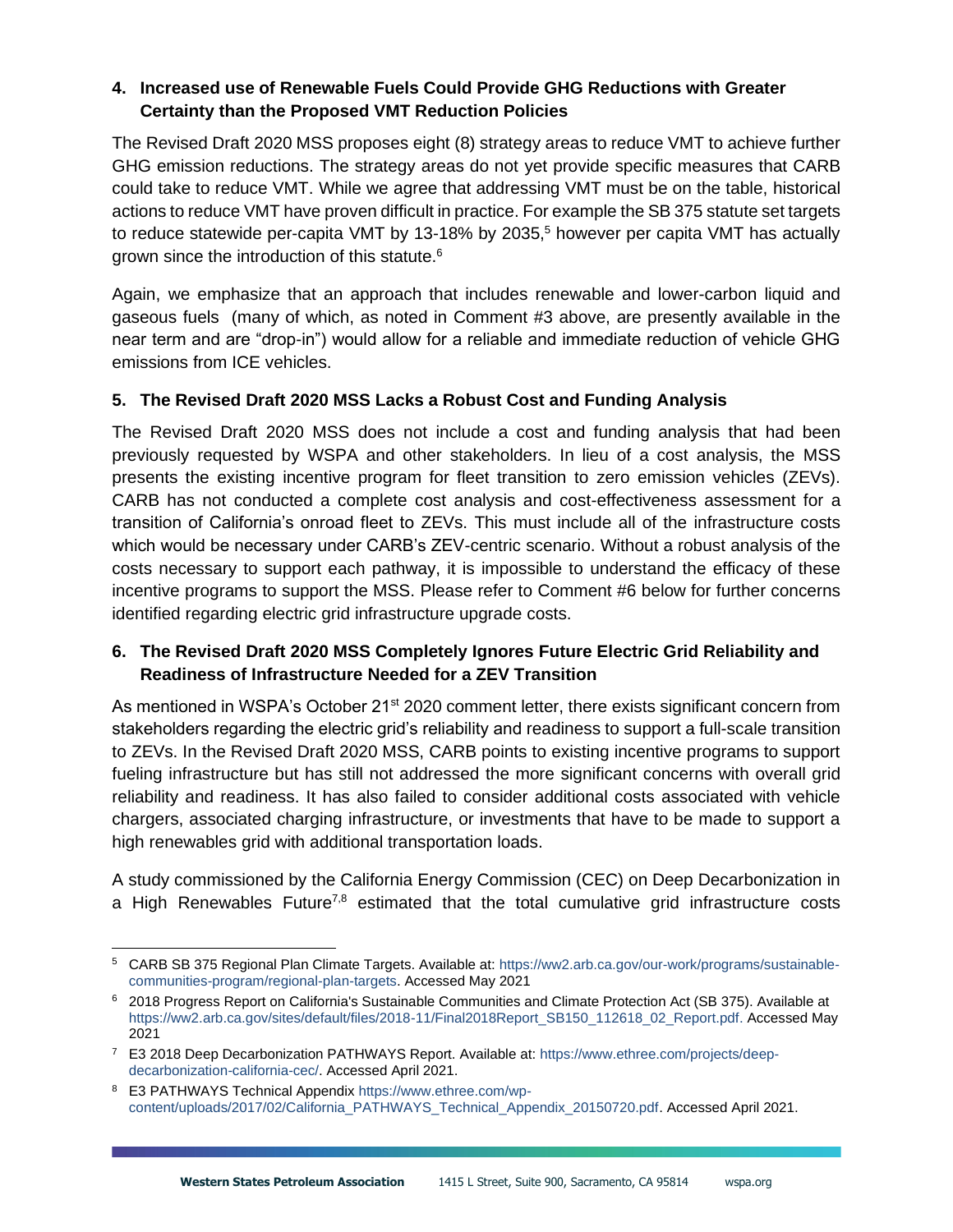(i.e., generation, transmission, distribution) required to meet the State's 2030 GHG target of 40% reduction from 1990 levels would be \$0.52 trillion from 2020 to 2030 under the modeled high electrification scenario. It also estimates a cumulative cost of \$1.82 trillion dollars from 2020 to 2050 to meet the State's 2050 GHG target of 80% reduction from 1990 levels (i.e., the high electrification scenario). These costs are likely underestimated, since the high electrification scenario in the CEC Study only assumed an 18% penetration of ZEV in the in-state MD/HD vehicle fleet by 2050, as compared to the Revised Draft 2020 MSS which assumed that 65% of in-state MD vehicles and 76% of in-state HD vehicles would be ZE by 2045. Further, the CEC cost estimates do not include vehicle charging infrastructure. These potential costs would be significant to the California economy, both public and private.

The Revised Draft 2020 MSS fails to provide an assessment of the true costs and costeffectiveness of a transition to a 100% in-state ZEV fleet. It is imperative that CARB assess the costs of their proposed ZEV scenario in the Revised Draft 2020 MSS and evaluate alternative multi-technology/fuel scenarios which could provide a more cost-effective means to achieving California's air quality and climate goals.

#### **7. The Revised Draft 2020 MSS Does not Reflect the Potential Role of Cap-and-Trade in Reducing Future GHG Emissions**

WSPA's October 21<sup>st</sup> 2020 comment letter notes the importance of the Cap-and-Trade program in helping the State meet its GHG emission reduction goals, and recommends that CARB account for the GHG emission reductions from this program when modeling the 2020 MSS. The Revised Draft 2020 MSS still does not account for the contributions from the Cap-and-Trade program and is therefore incomplete.

## **8. Revised Draft 2020 MSS Does Not Conduct a Feasibility Assessment of the ZEV-Centric Pathway or Proposed Accelerated ZEV Turnover**

CARB's Revised Draft 2020 MSS relies upon an accelerated ZEV turnover scenario to achieve the estimated emission reductions. For instance, CARB has assumed ZEV sales of heavy-duty vehicles would increase to 100% by 2035, well beyond what the current Advanced Clean Truck (ACT) rule mandates. In light of significant gaps in presently-available ZEV technology (especially for HHDTs), current real-world examples of mismatch in technology readiness levels from various transit agencies under CARB's Innovative Clean Transit (ICT) rule (documented in WSPA's comment letter dated October 21<sup>st</sup> 2020), and numerous stakeholder concerns regarding the inability of ZEV heavy-duty vehicles to meet the operating needs of fleet owners, it is imperative that CARB conduct a feasibility study demonstrating that the aggressive ZEV turnover assumed by the Revised Draft 2020 MSS concepts is indeed achievable in the real world and is a feasible pathway forward.

For example, the production of batteries used in BEVs is reliant on a short and specific list of materials, seven of which are on the US Department of Interior Critical Minerals List:<sup>9</sup> lithium, graphite, aluminum, manganese, cobalt, rare earth elements, and platinum group metals. As

<sup>9</sup> Final List of Critical Minerals 2018, Department of the Interior. Available at: [https://www.federalregister.gov/documents/2018/05/18/2018-10667/final-list-of-critical-minerals-2018.](https://www.federalregister.gov/documents/2018/05/18/2018-10667/final-list-of-critical-minerals-2018) Accessed May 2021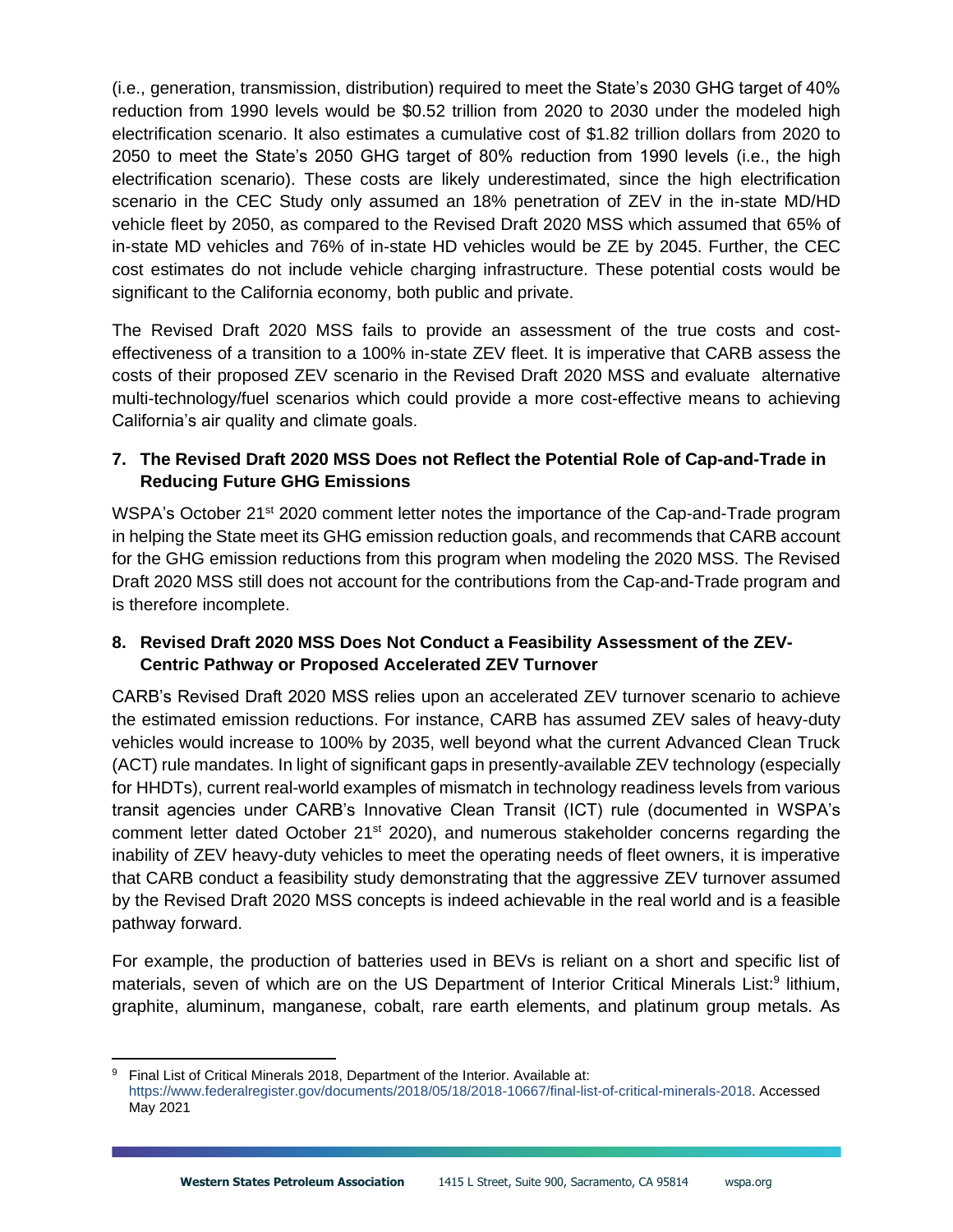CARB acknowledged during the ACC II Workshop on May  $6<sup>th</sup>$ , 2021,<sup>10</sup> global reserves of nickel, manganese, and cobalt would only last for approximately 50 years at the rates of production in 2020. With CARB's proposed mandate for large-scale BEV deployment, it is not clear how the increased demand for battery production (and therefore, critical minerals which are in dwindling supply) will be addressed. For example, data on cobalt reserves showed that the depletion rates of lithium and cobalt doubled between 2010 and 2020. CARB further notes that battery recycling would be "critical in the long term" to support the large-scale demand for EV batteries, but does not address the feasibility of this proposal given logistical, infrastructure, technological and economic barriers involved in battery recycling and reuse.

It is imperative that CARB critically assess the feasibility of battery production and recycling when proposing aggressive vehicle electrification in the Revised Draft 2020 MSS (i.e., 85% of the LDV fleet, 65% of the MDV fleet, and 76% of the HDV comprising ZEVs in 2045). CARB must perform a detailed analysis of the long-term availability of critical minerals, the immediate investments required to scale up battery recycling technology, and logistical and incentive actions needed to achieve successful battery recycling within the State. CARB may be creating a scarcity of mineral resources with their ZEV-centric approach to meeting state and federal air quality and GHG goals.

# **9. Revised Draft 2020 MSS Does Not Incorporate the Impact of Lost Revenues from Fuel Taxes**

WSPA has previously noted that the ZEV-centric approach proposed by the MSS would reduce state tax revenue sources from gasoline and diesel fuel sales. The reduction in state-wide fuel consumption would result in potential losses of approximately \$5.6 billion from gasoline fuel taxes and \$1.9 billion from diesel fuel taxes (assuming current tax rates).<sup>11</sup> CARB continues to ignore these lost state tax revenues resulting from their MSS scenarios and the potential effect this would have on the funding need to maintain and develop its transportation infrastructure and public transportation. CARB must evaluate how the State would overcome this shortfall amidst increasing investment requirements for charging and grid infrastructure developments to support a ZEV transition.

## **Conclusion**

Thank you for consideration of our comments. We would welcome the opportunity to discuss these ideas in more detail. If you have any immediate questions, please feel free to contact me at troberts@wspa.org. We look forward to working with you on these important issues.

<sup>10</sup> Public Workshop for Advanced Clean Cars II. Available at[: https://ww2.arb.ca.gov/events/public-workshop](https://ww2.arb.ca.gov/events/public-workshop-advanced-clean-cars-ii)[advanced-clean-cars-ii.](https://ww2.arb.ca.gov/events/public-workshop-advanced-clean-cars-ii) Accessed: May 2021.

<sup>&</sup>lt;sup>11</sup> State excise and other taxes were assumed to be 61 cents per gallon (cpg) for gasoline fuel and 86 cpg for diesel fuel as of 1/1/2020. Data obtained from the American Petroleum Institute State Motor Fuel Taxes, available online at: [https://www.api.org/~/media/Files/Statistics/StateMotorFuel-OnePagers-January-2020.pdf.](https://www.api.org/~/media/Files/Statistics/StateMotorFuel-OnePagers-January-2020.pdf) Accessed: October 2020.